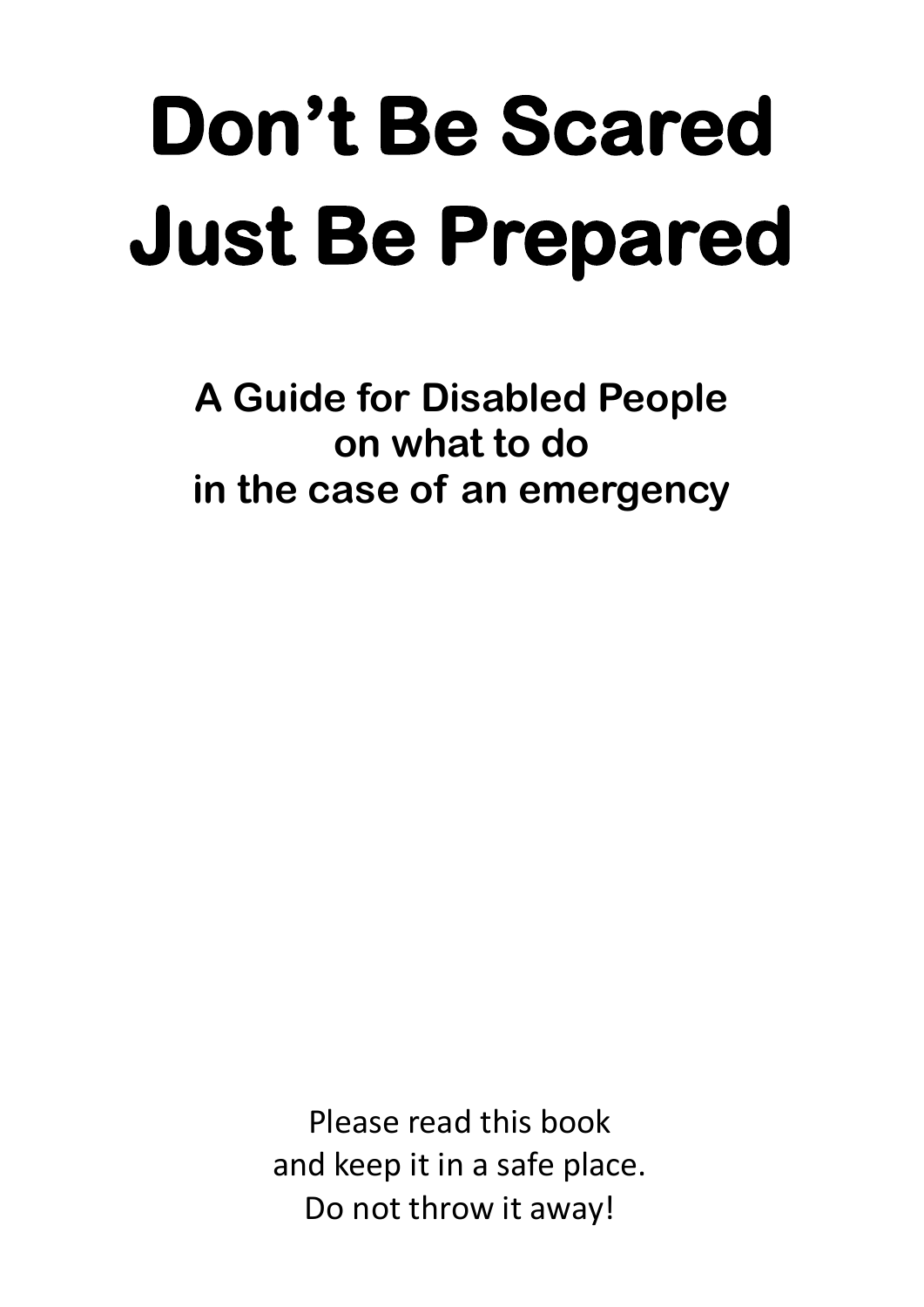

# **Disabled Persons Assembly NZ**

This booklet has been published by the Disabled Persons Assembly (DPA) N.Z. Inc Christchurch & Districts Regional Assembly in conjunction with the National Emergency Management Agency.

DPA Christchurch & Districts is grateful to the Christchurch City Council for the initial funding we received to produce this booklet.

© Copyright - DPA Christchurch & Districts—2009 3rd edition—2021

> Written & formatted by Allison Franklin

Printed by AWS Publications Ltd Christchurch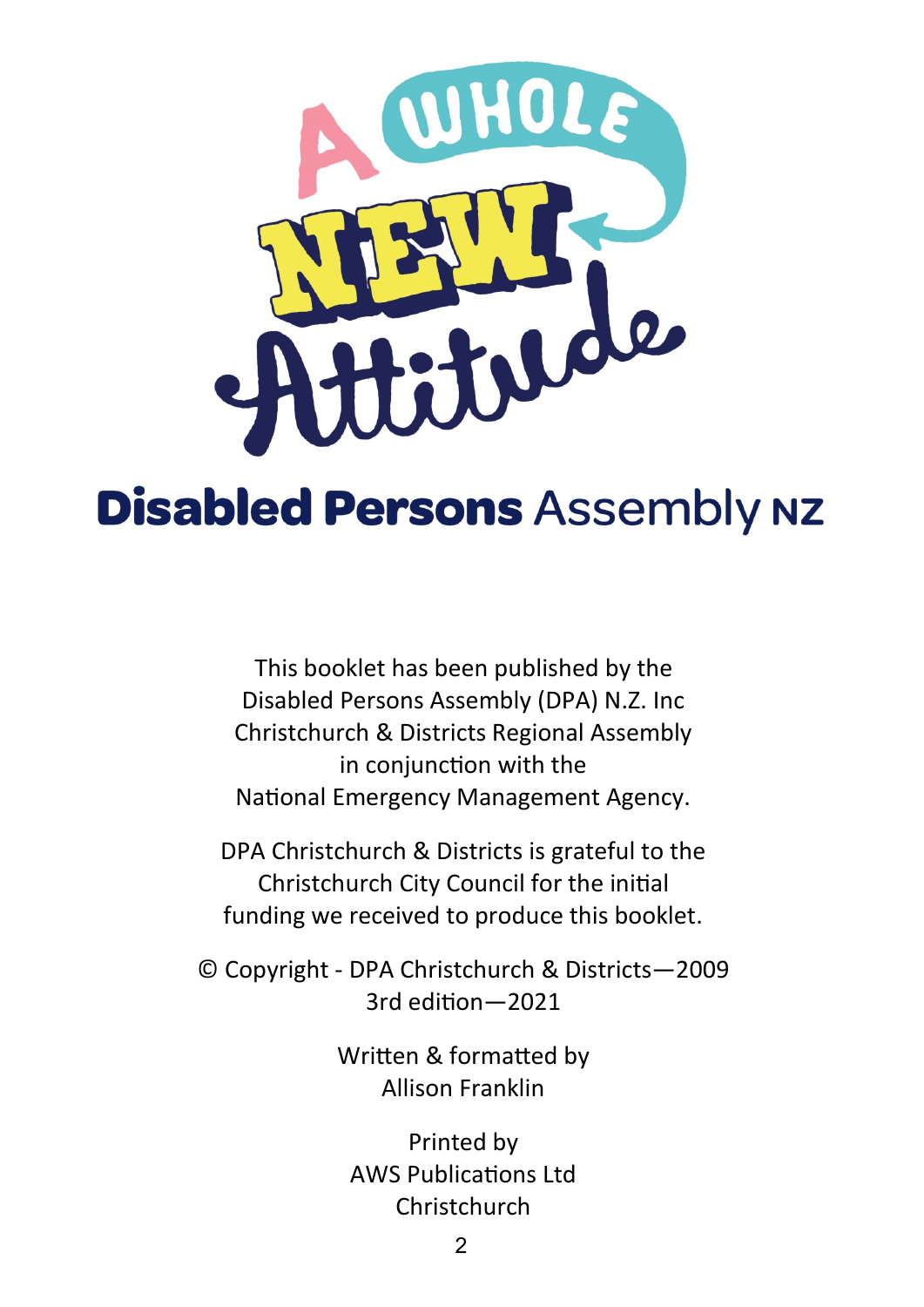# **Index**

#### **Page Number**

| Introduction                                     | $4 - 5$ |
|--------------------------------------------------|---------|
| Things You Can Do to Prepare<br>for an Emergency | $6 - 7$ |
| <b>Your Emergency Supplies</b>                   | $8 - 9$ |
| Is Your Home Safe?                               | 10      |
| Using Food in the Right Order                    | 11      |

## **Planning for People Who Have**

| <b>Learning Disabilities</b>           | 12        |
|----------------------------------------|-----------|
| <b>Mobility Impairments</b>            | $13 - 15$ |
| Deafness of Hearing Impairments        | $16 - 17$ |
| <b>Blindness or Vision Impairments</b> | $18 - 19$ |
| Pandemic Information                   | $20 - 21$ |
| Once the Emergency is Over             | $22 - 23$ |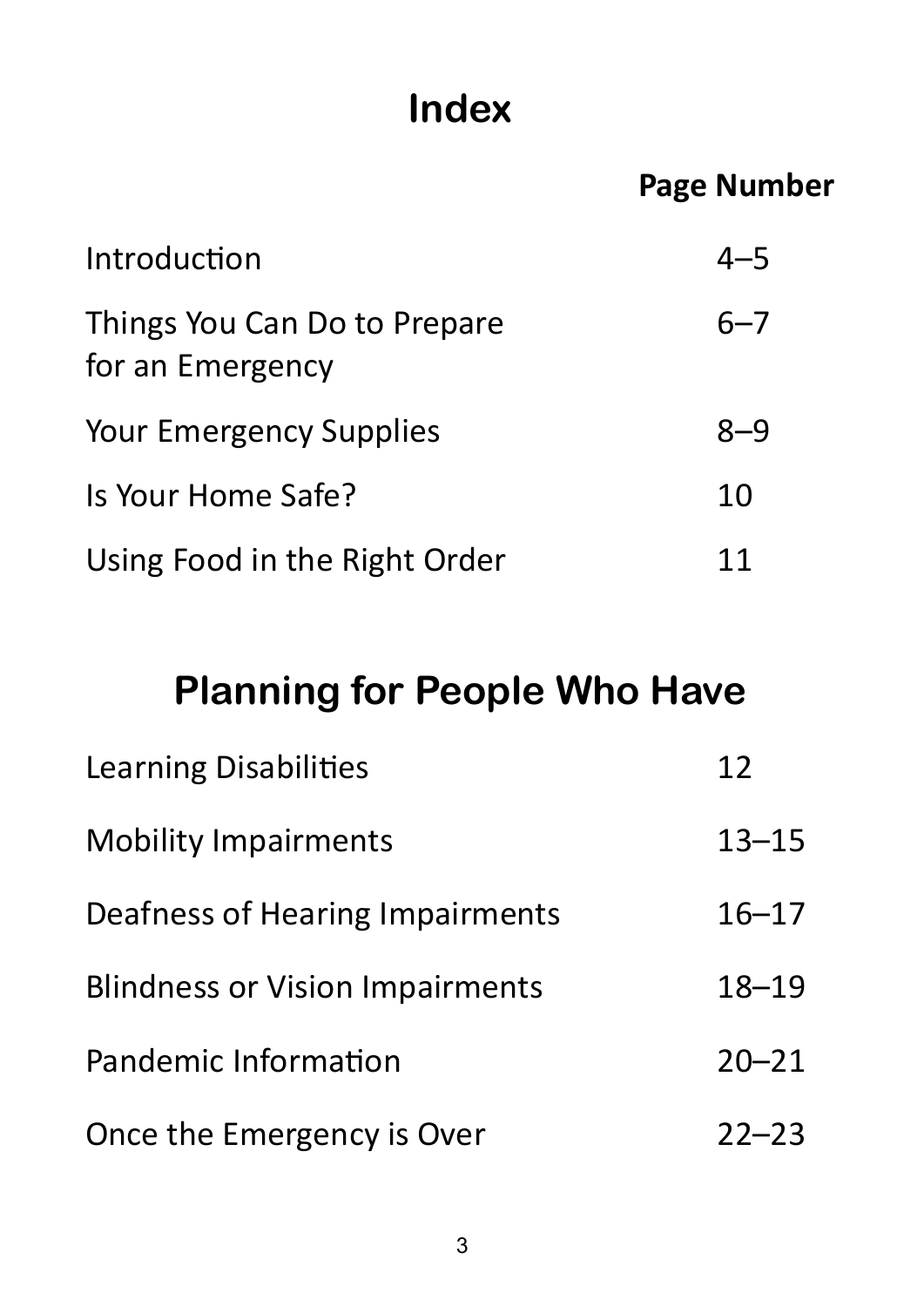## **Introduction**

This booklet was first written in 2009, with the advice given seen as a "worst case scenario". However, since the Christchurch earthquakes of 2010/11 and the Kaikōura one in 2016, New Zealanders have become very aware of what emergencies are.

The term "Emergency" means a big event that could put peoples lives, health or property at risk. It may be an **earthquake** that damages buildings and roadways and cuts off the supply of power, or it may be a **tsunami** (said like "sue-nar-mee") which is a big wall of water that comes in from the sea (usually after an earthquake out at sea) and can flood buildings and surroundings.

The Covid-19 pandemic, the first truly worldwide one in 100 years, a virus that is easily spread and can cause serious illness or death, has also taught us much about the need for good hand hygiene, wearing masks when necessary and keeping contact tracing details either written or using the mobile phone app.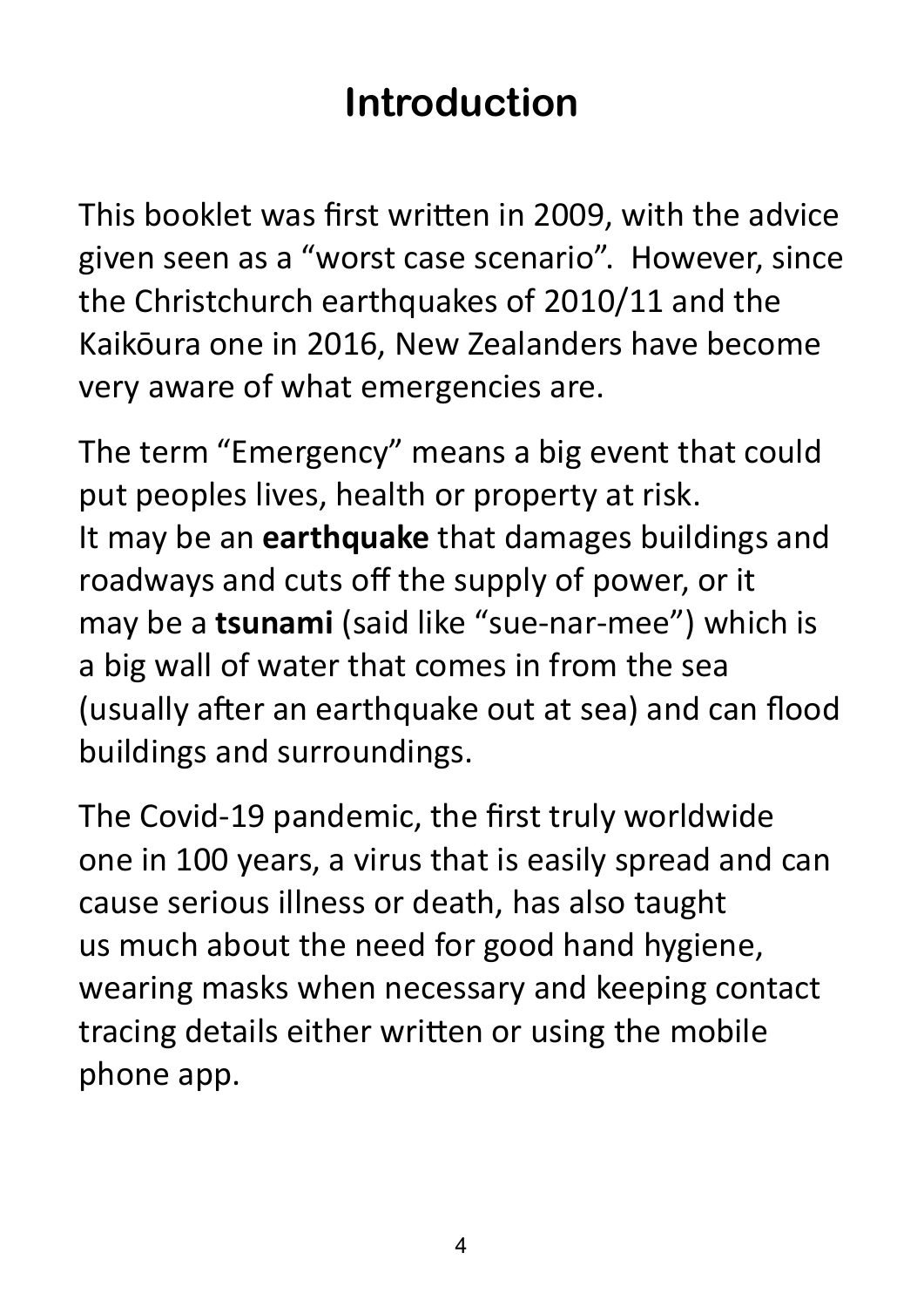Pandemics can happen very quickly and make people very sick. Health authorities alert people and tell them how to keep safe and make sure the infection doesn't spread. In New Zealand we have four Alert Levels – Level 4 being a full lockdown with schools businesses and all community activities, except essential services like supermarkets and petrol stations closed – to Level 1 where hand hygiene and contact tracing are the main requirements.

When these events happen you need to know what to do and how to survive. Your daily routine can change suddenly and perhaps the help you need may take some time to arrive.

#### **Read this book and keep it in a safe place.**

Prepare your emergency plan so that if something does happen, you won't have to be scared – you'll be prepared!

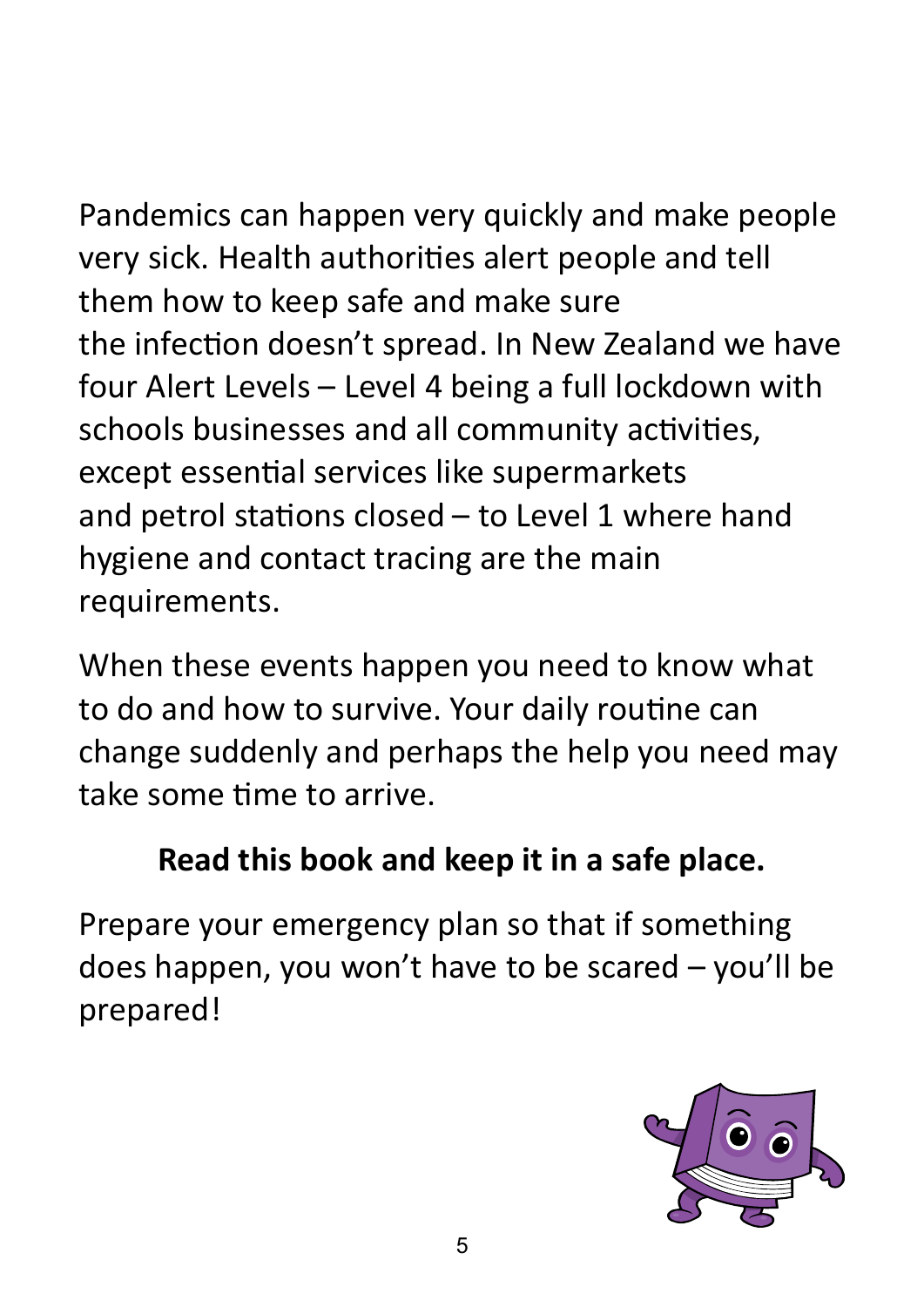#### **Things You Can Do to Prepare for an Emergency**

- Get to know your neighbours and people you work with or spend time with during the day. Talk to them about what would happen if there was an emergency, such as an earthquake. What would you do? How would you keep yourself and other people safe? Talk about what help you might need.
- At home, arrange for friends or neighbours to check on you in the case of an emergency. Share contact details so you can get in touch if an emergency happens.
- Make sure you have any supplies you need (see pages 8 and 9).

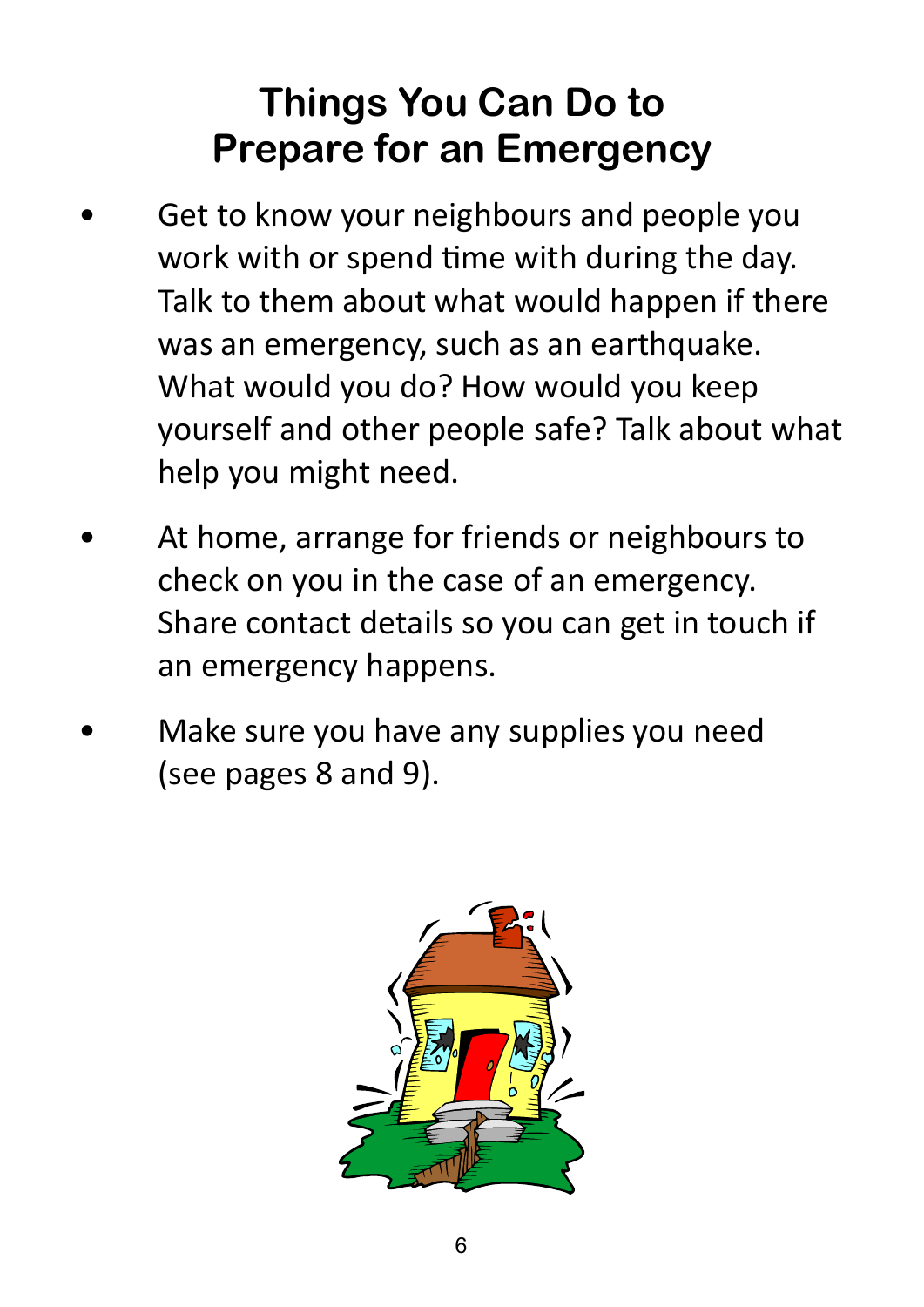- Keep a list of phone numbers, in a handy place, of family, friends, emergency services. However, in some emergencies landlines and cell phones won't be working.
- Read the back page of your **Yellow Pages phone book** if you have one for more information on what to do. Visit the Get Ready website for information for before, during and after an emergency.

#### **www.getready.govt.nz/**

# **READ IT BEFORE YOU NEED IT!**

• Know where your nearest **Civil Defence Centre** is. It will be at a school or a community centre near your home.

Look for this sign in your neighbourhood.

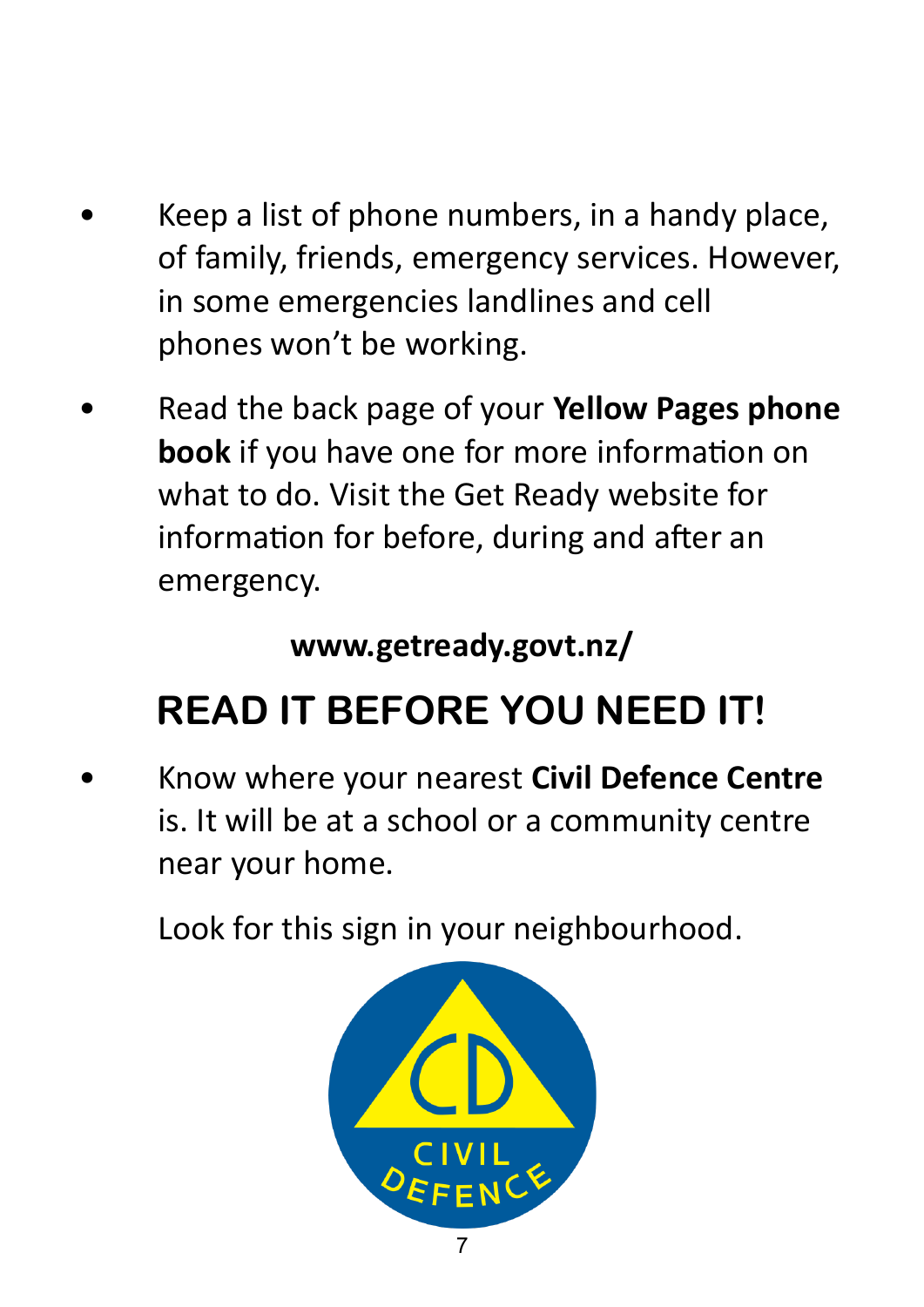# **Your Emergency Supplies**

This list is only intended as a guide. If there are items on it that are not easy for you to get, or you cannot get straight away, don't worry. Try to build up your kit by a few things at a time. You can tick them off here as you get them.

- **Long-lasting food** that doesn't need cooking. (tinned food dried fruit)
- **Water** for 3 days or more make sure you have at least 3 litres per person per day.
- **Pet food/Baby food** (if needed).
- **First Aid Kit** (bandages, antiseptic cream, small scissors, pain relief tablets (see all like Panadol).

8

- **First Aid manual.**
- **A torch.**
- **A transistor radio.**
	- **A mobile phone** for calling or texting







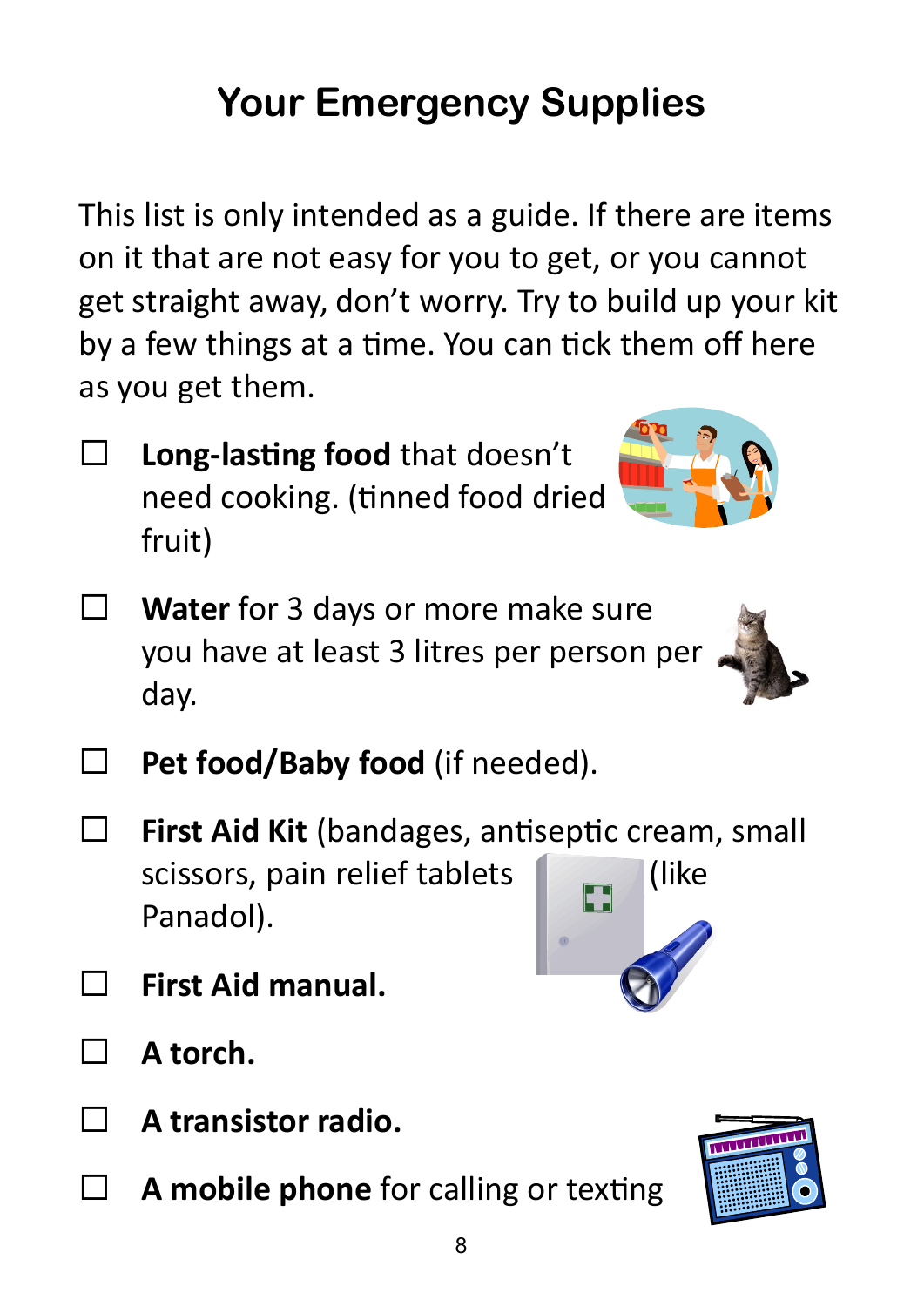- **Spare batteries** for hearing aids, radios, and torches.
- **Medication** (keep a supply in your emergency supplies, and change it often to keep it fresh).
- **A fire extinguisher** (hand held).
- **Toilet paper and large plastic buckets**  for an emergency toilet.
- **Soap.**
- **Antiseptic hand wash.**
- **Another cooking source** (camping gas cooker or barbeque).
- **Important family documents** (birth/marriage certificates, insurance papers, etc.).
- **Protective clothing** including dust masks, work gloves, and sturdy shoes.



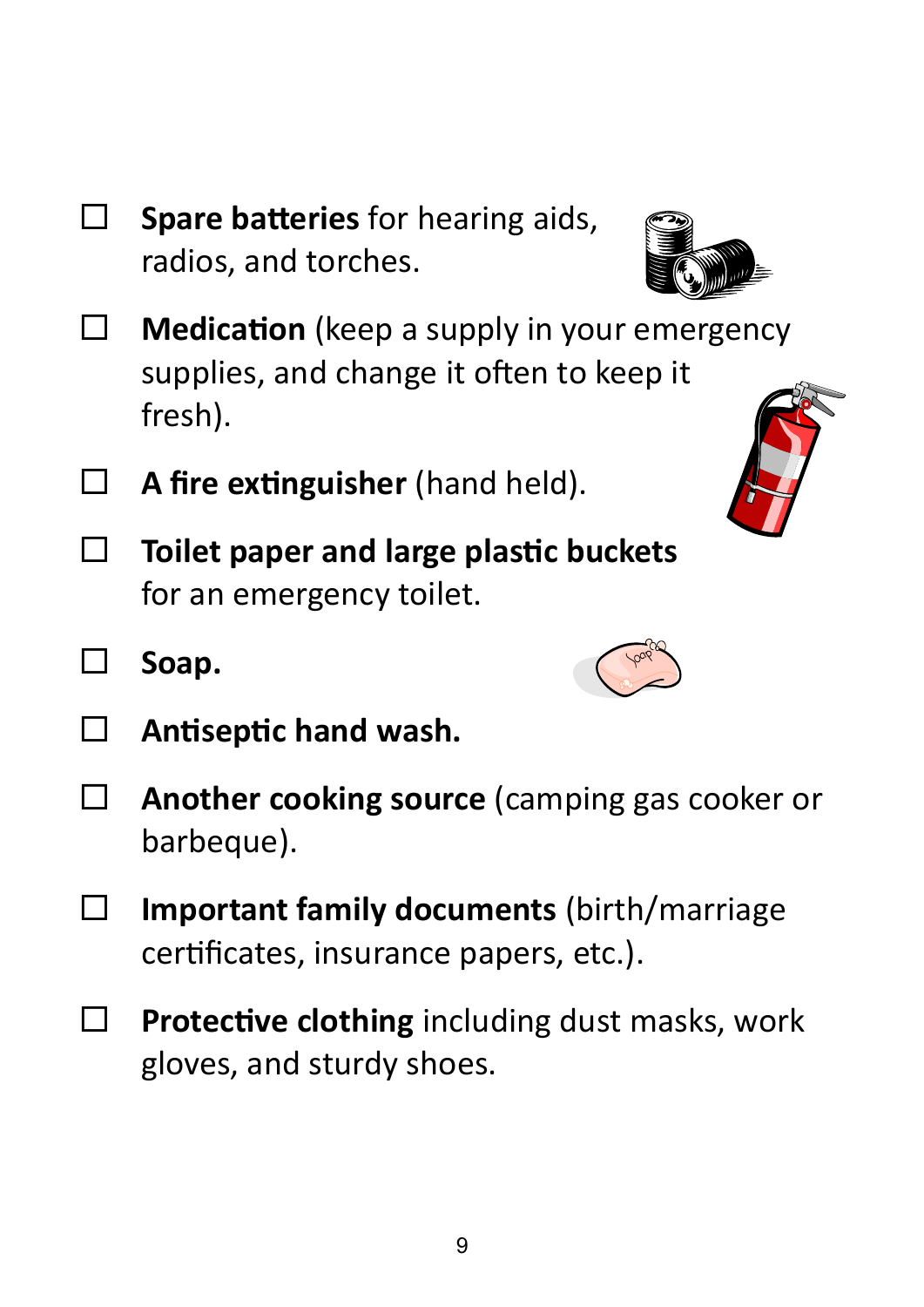## **Is Your Home Safe?**

- Have any alterations been done to your house that may affect its structural safety?
- Are heavy items of furniture fastened to the walls? If not, these could fall on you or block your access in an earthquake. Don't put heavy mirrors or pictures above beds as these could fall on you in an earthquake.
- Are petrol and sprays safely stored where they will not spill or leak?
- Visit **eqc.govt.nz/be-prepared** for more on how to prepare your home.

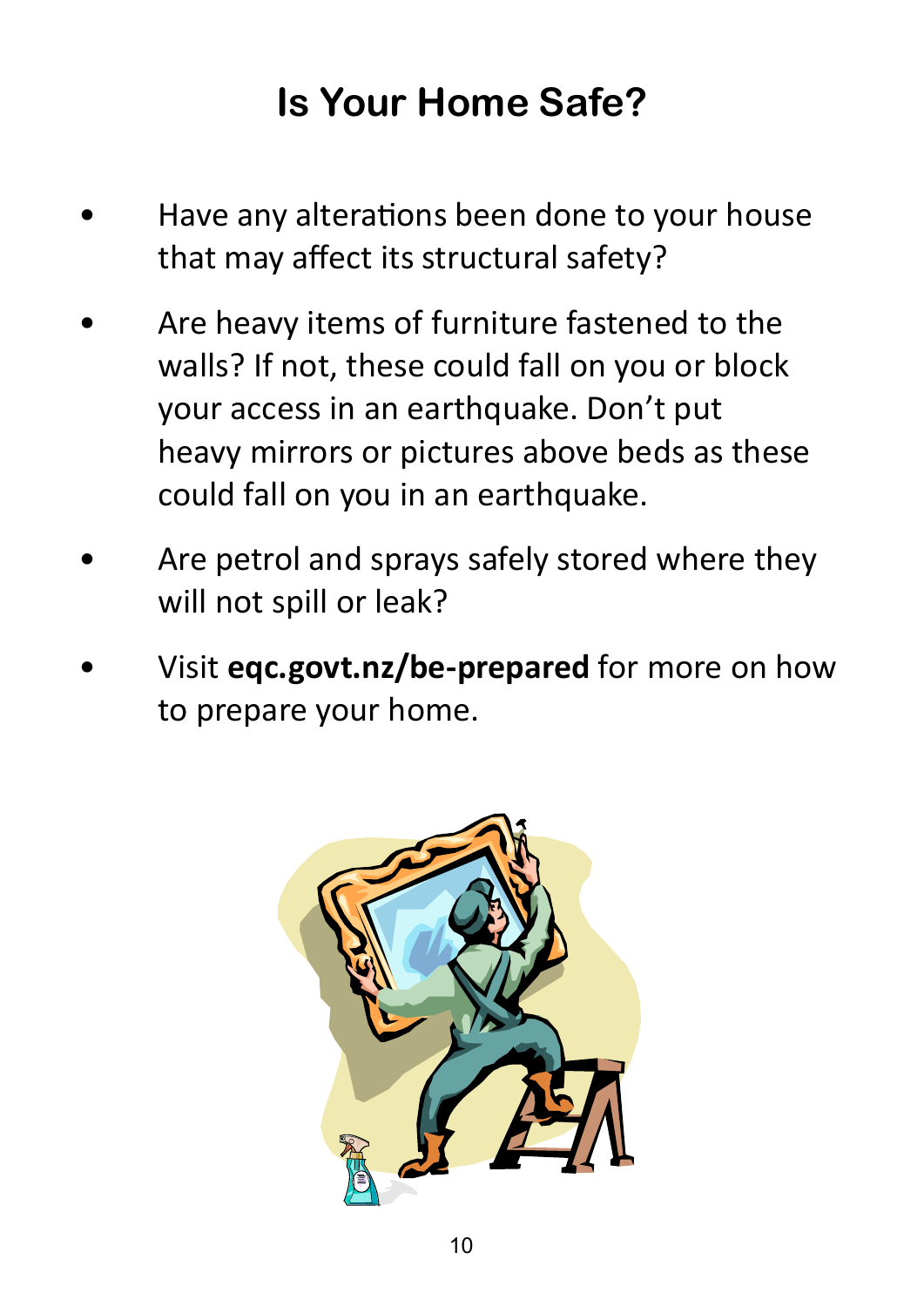# **Using Food in the Right Order**

If you are not able to leave your home for a few days after a civil defence emergency, you need to make the most of the food you have in your home.

Make sure you eat **perishable** food **first**. This is **fresh**  food that may go bad quickly such as cooked meat, some fruit, vegetables, milk, etc.

**Then** eat the food from the fridge. **Keep the fridge and freezer doors closed as much as possible if the power is not on.** This will help keep the food cool for as long as possible.

**Next** eat the food from the freezer, then lastly use canned food.

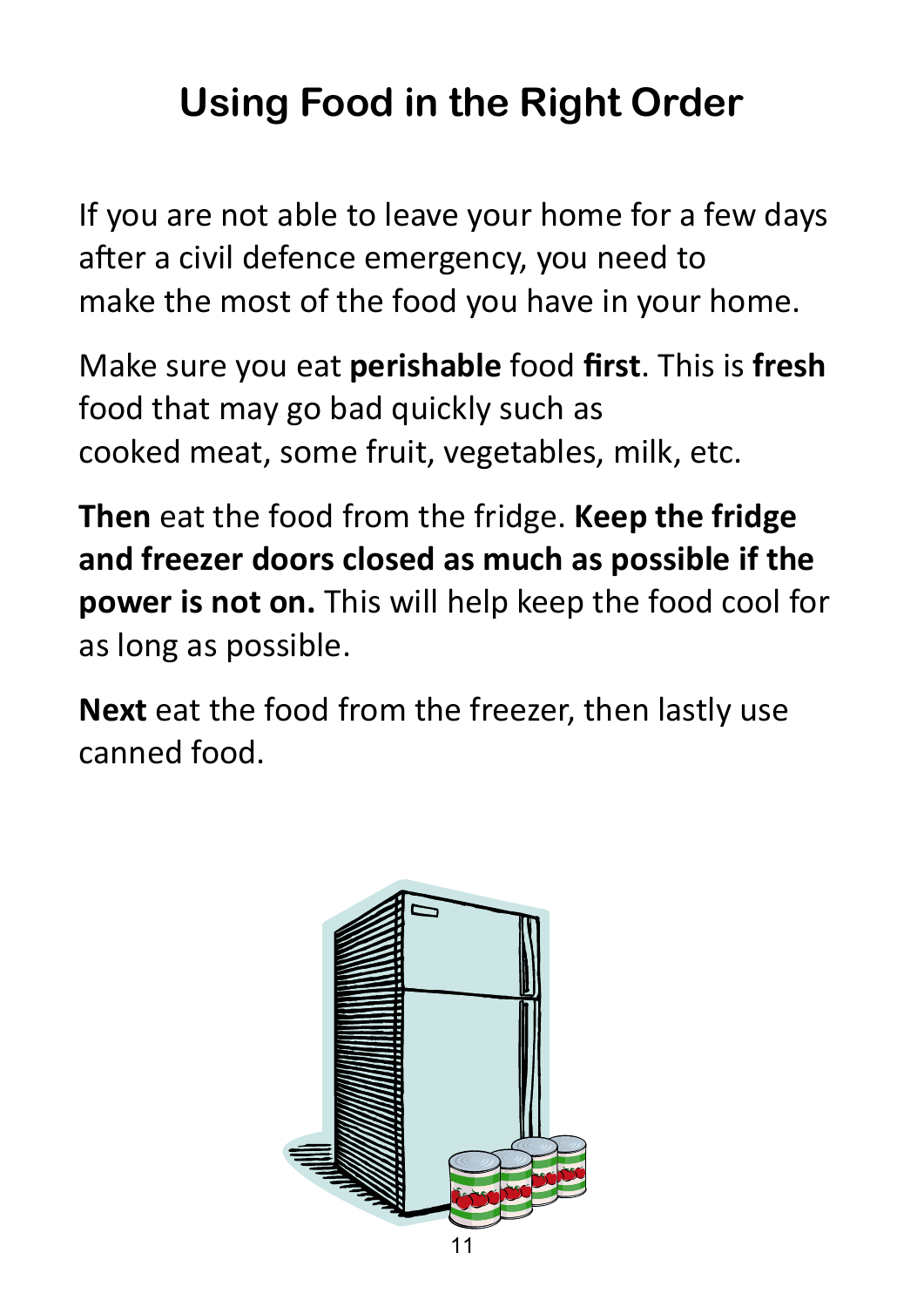#### **Planning for People Who Have a Learning Disability**

- **Talk** to your family, friends and support people.
- **Know** what to do if an emergency happens without warning.
- **Look** through this booklet. **Talk** with people about what you would do if you were: at home, at work, on a bus or out somewhere (like shopping).
- Practice what you would do in an earthquake.
- **Look** at the list on **Pages 8–9**, "Your Emergency Supplies". Have you got those items at your place? If not, plan how you can get them.
- **Talk** about how to help people around you in an emergency. How could they help you?
- **Make** a big, brightly-coloured sign saying "**HELP**" to put outside the door or window if the telephone isn't working.

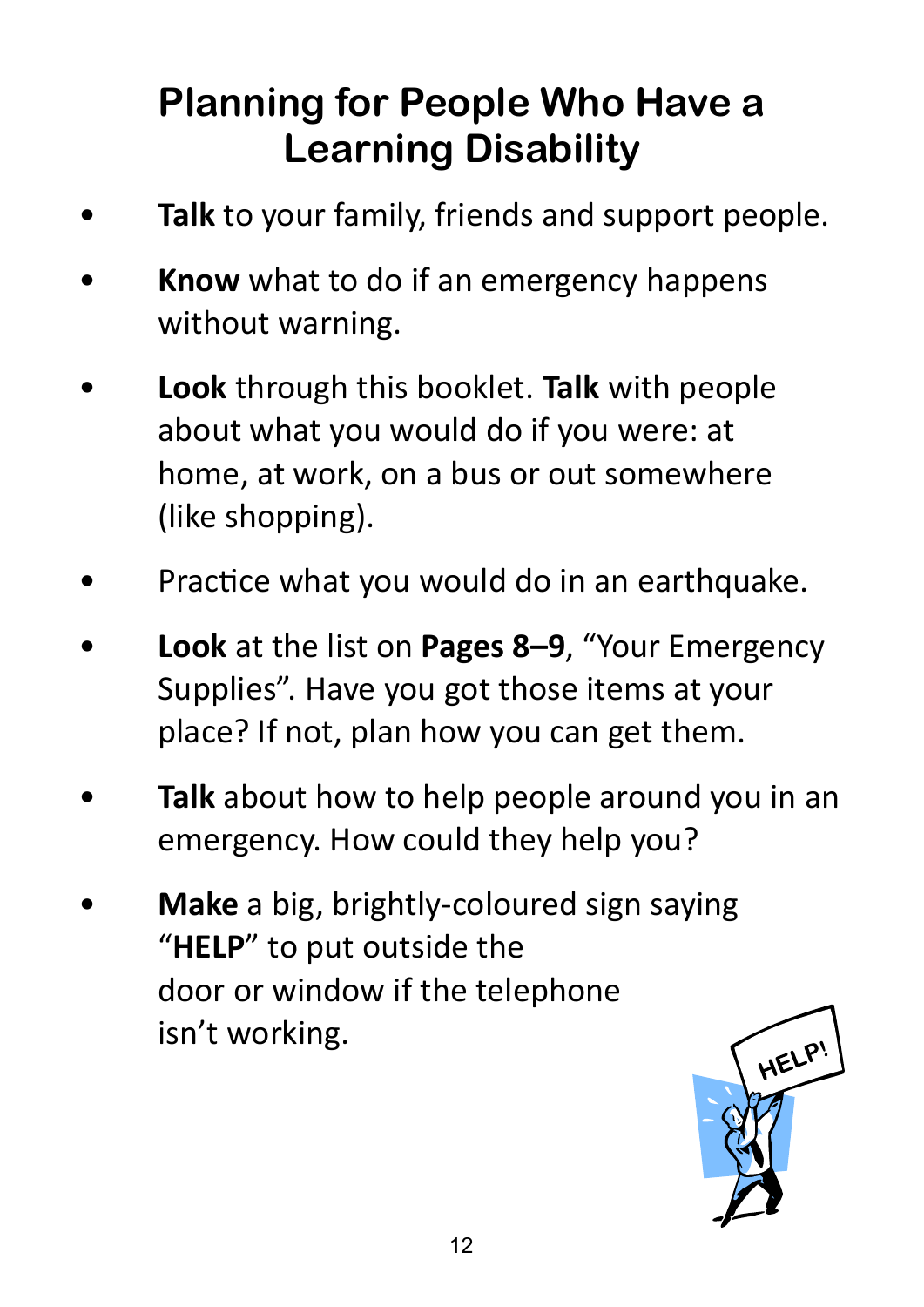#### **Planning for People Who Have a Mobility Impairment**

**During an emergency you may not be able to move around as easily as usual, particularly if you use a wheelchair and objects have fallen in your way. Lifts may not be working.**

# **Before an Emergency**

- Plan ahead by letting neighbours and colleagues know that you may need their assistance in getting out of your home or workplace.
- If you use a wheelchair, try to make more than one exit from you home wheelchairaccessible, in case your usual exit is blocked in an emergency.
- Work out how you would get out of each room of your home if the usual way was blocked.
- Secure large objects such as bookcases to walls, so that they can't fall and block your way.



Keep extra supplies of catheters or continence pads if you use them. Toilets may not be working after an earthquake or flood.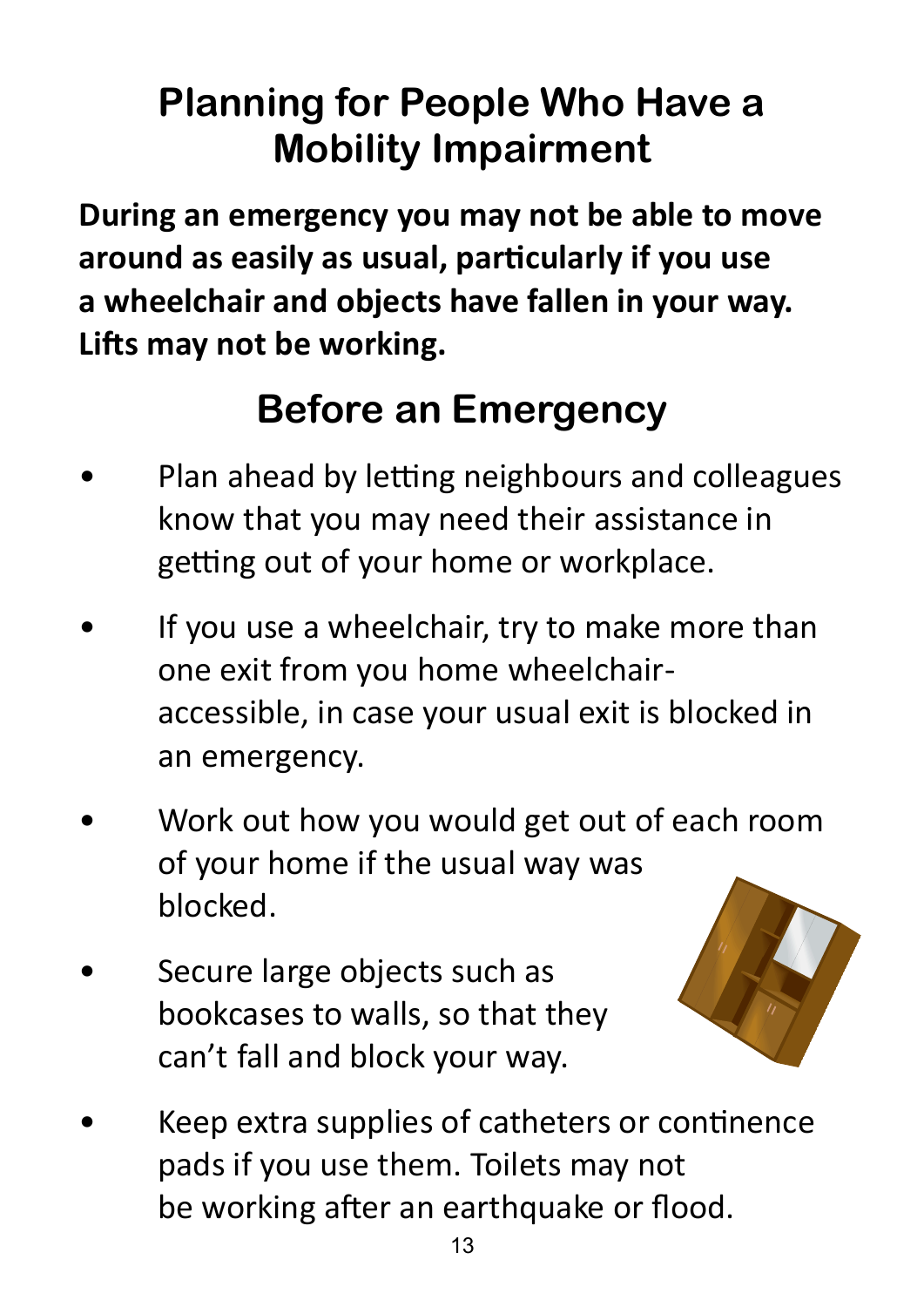## **During an Emergency**

• In an earthquake, if you use a wheelchair or walker, **Lock, Cover, and Hold.** 

> **Lock** your wheels. If you're using a walker, carefully get as low as possible.

Bend over and **Cover** your head as best as you can.

Then **Hold** on until the shaking stops.

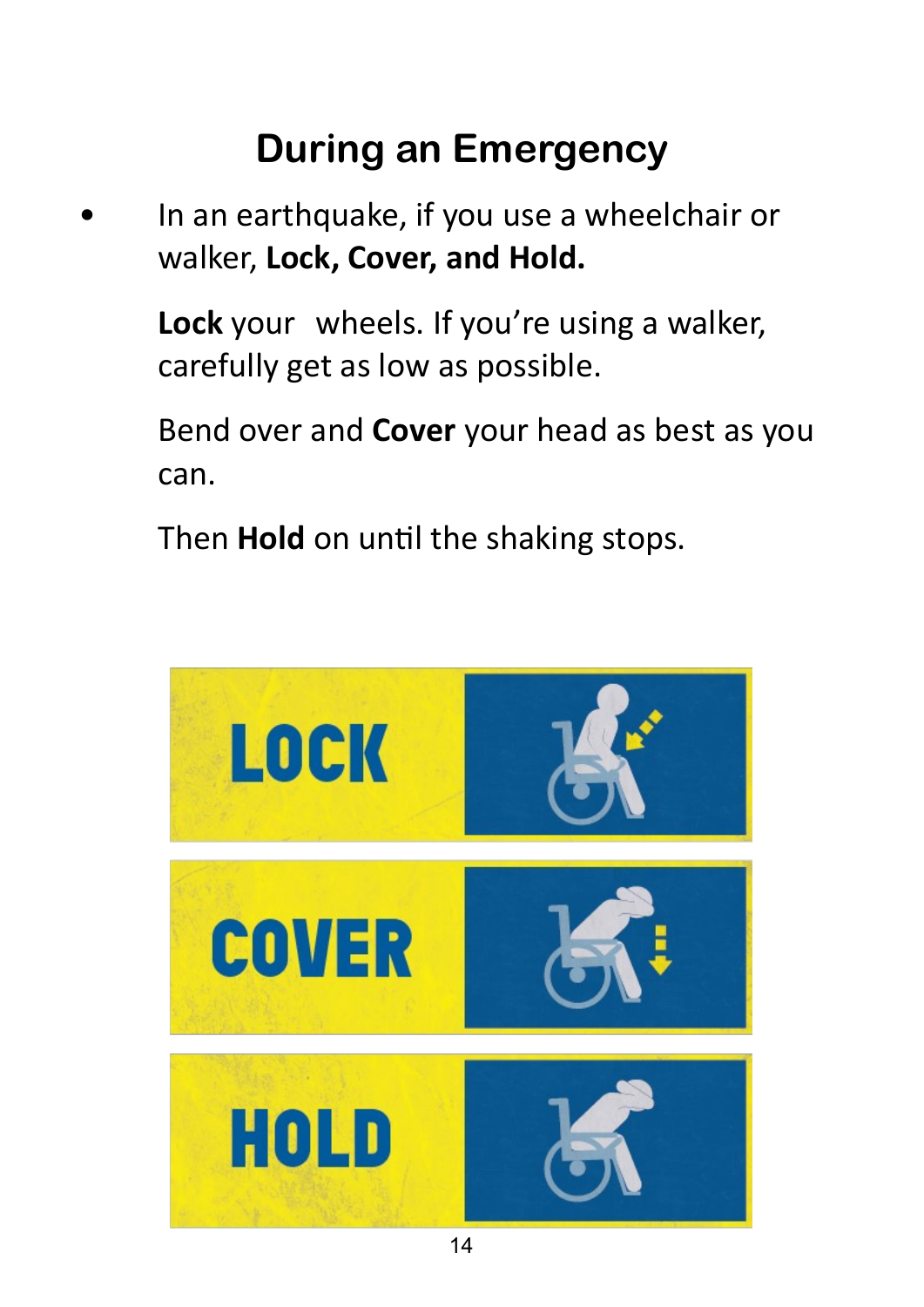- Move no more than a few steps away from buildings, trees, streetlights and powerlines, then **Lock (or Drop), Cover and Hold**.
- If you are in bed, stay in bed and pull the sheets and blankets over you and use your pillow to protect your head and neck.
- If you don't use a wheelchair or walker, **Drop, Cover and Hold**.

**Drop** down on your hands and knees or as low as possible.

**Cover** your head and neck under a sturdy table or desk, or with your arms as best as possible.

**Hold** on until the shaking stops.

If the earthquake was longer than a minute or strong enough to make it difficult to stand, move quickly to the nearest high ground or as far inland as you can, as there may be risk of a tsunami.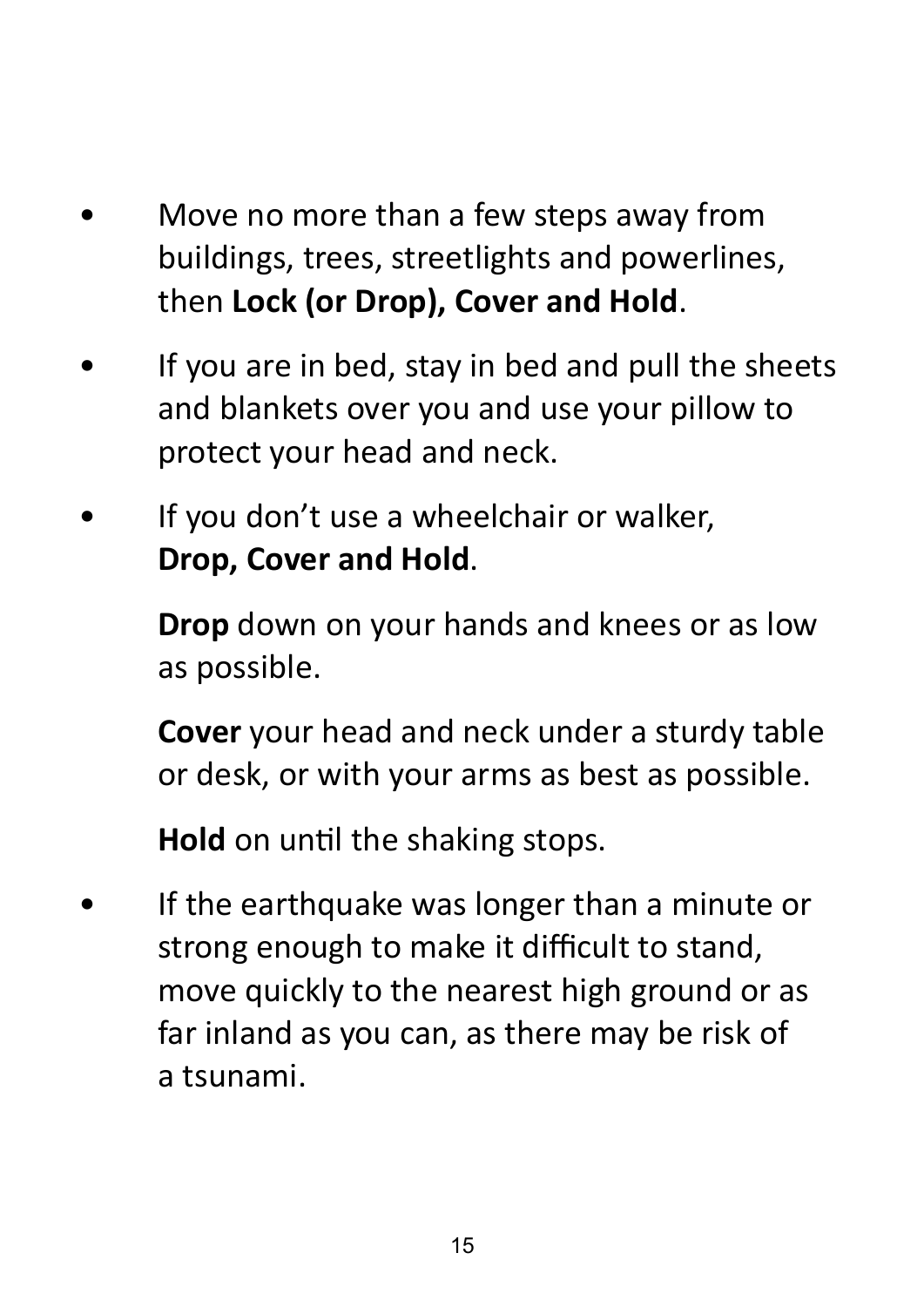#### **Planning for People Who Are Deaf or Who Have a Hearing Impairment**

**If you are Deaf or have a hearing impairment you must take special precautions in emergency situations. If there is no power, your torch may be your best form of signaling for assistance. In some situations, people in a building may not realise that you cannot hear evacuation warnings and instructions, so you could get left behind.**

## **Before an Emergency**

- Remind people around you that you may not hear or be aware of an evacuation order and ask for help.
- Arrange in advance for a neighbour or colleague to let you know of any emergency information from the radio as it becomes available.
- Make sure that you have a torch with spare batteries
- Keep a pad and pencil with your emergency supplies.
- Store extra hearing aid batteries at home and work.

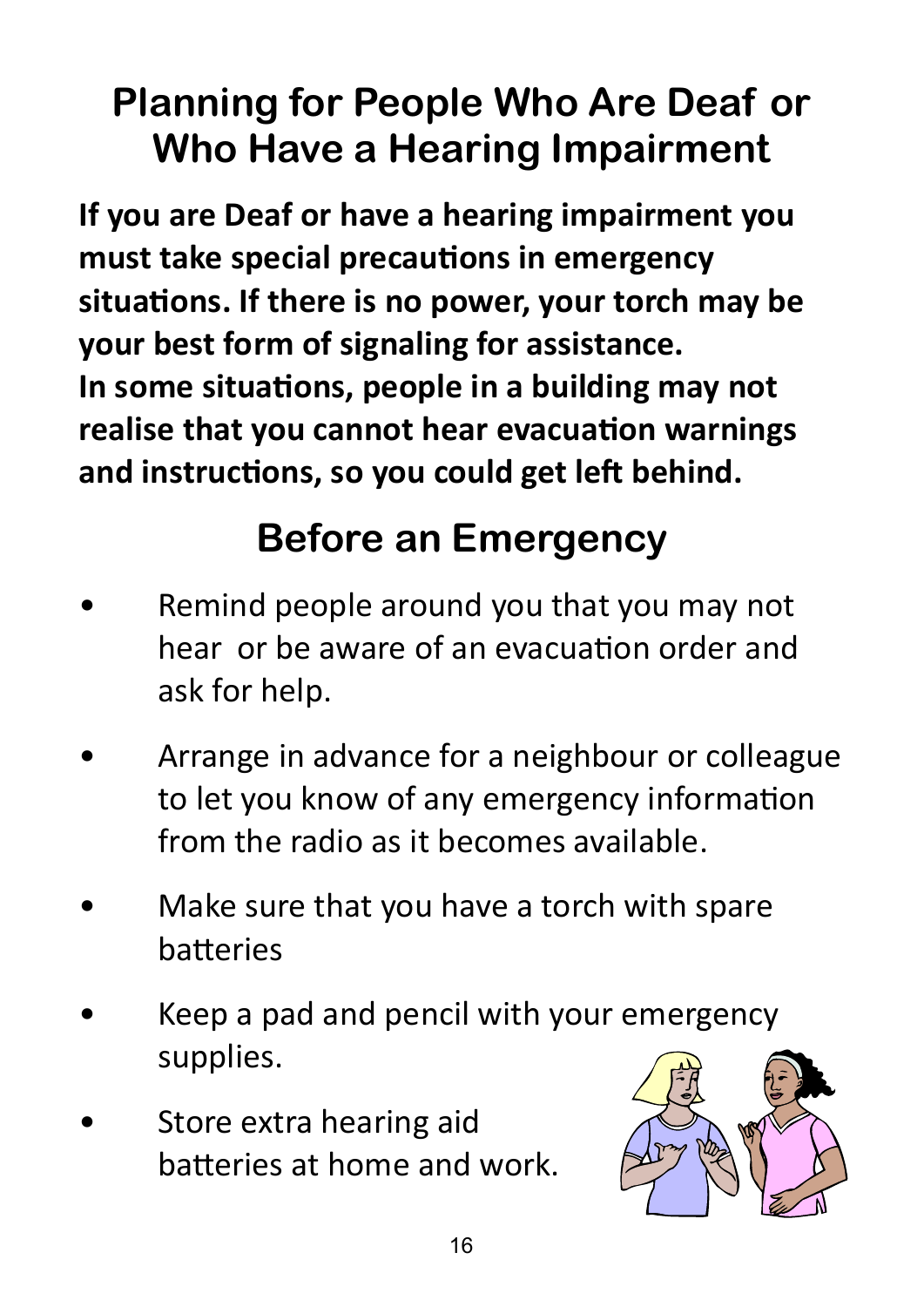# **During an Emergency**

• During an emergency (such as an earthquake) watch for falling debris as well as seeking cover. Protect your head with your hands. See detailed **Drop, Cover and Hold** information on **pages 14–15**.

#### **After an Emergency**

- If you are trapped, get the attention of other people by knocking on doors or windows, or banging objects together to make a noise.
- Store protective clothing to wear, such as sturdy shoes with your emergency supplies.
- If possible, get hearing people to relay information to you as it becomes available over the radio, or contact Deaf Aotearoa.

**Deaf Aotearoa Contact Numbers Service enquires & urgent support: duty@deaf.org.nz Telephone: 0800 33 23 22 Text: 021 276 5771 or for an emergency dial 111**

**See "Once the Emergency is Over" on pages 22–23.**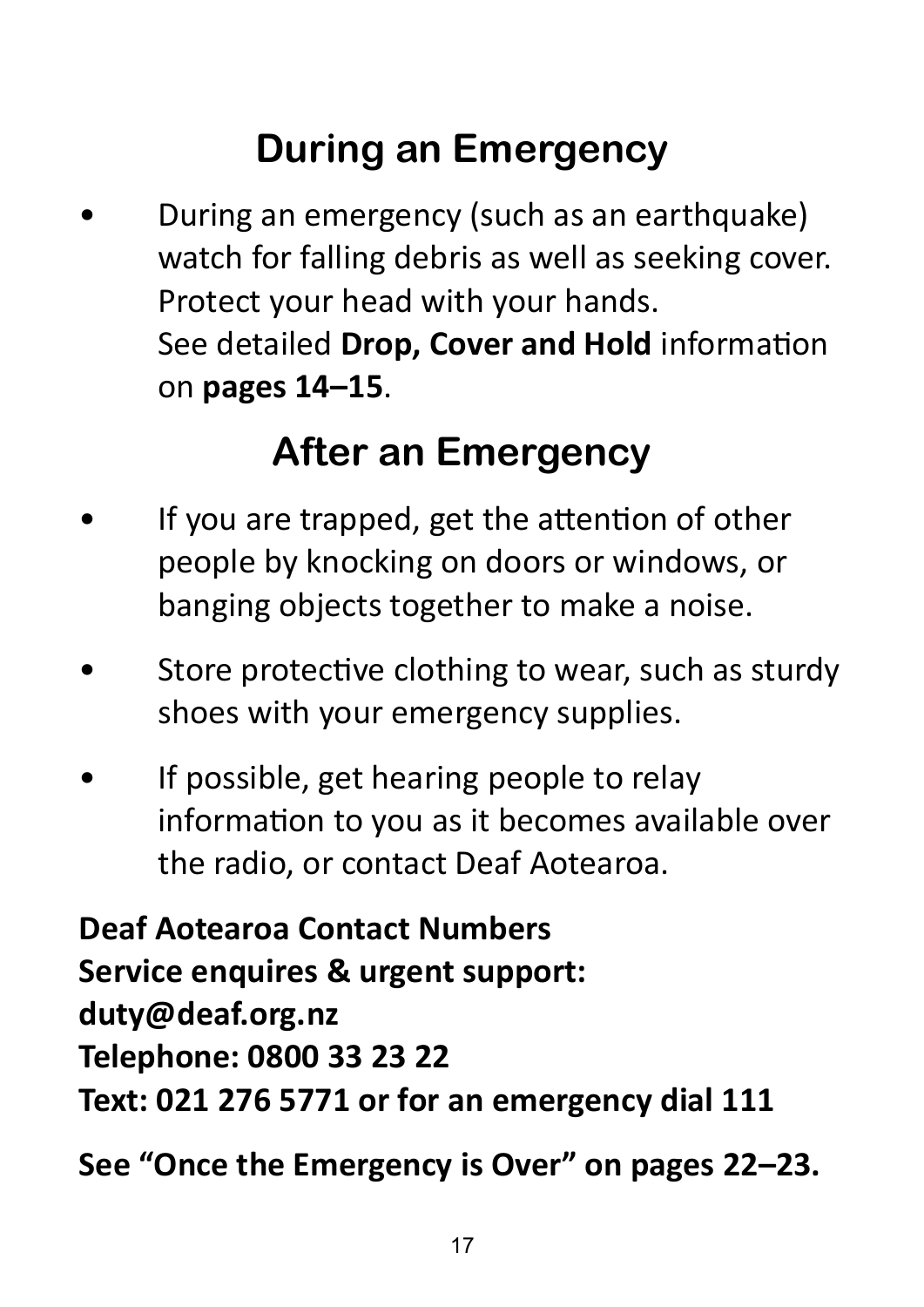### **Planning for People Who Are Blind or Who Have Impaired Vision**

This disability can pose different threats both during or after an emergency. An earthquake could cause injury as a result of falling debris and usual exits may be obstructed. Familiar exits may not be accessible. A guide dog may become too frightened to be relied upon.

#### **Before an Emergency**

- Let neighbours or colleagues know that you may need their assistance in an emergency situation.
- If you use a white cane, keep one at both work and home.
- Plan an alternative escape route from a building and practice using it.

#### **During an Emergency**

If you feel the ground shake, assume that it is an earthquake and **Drop, Cover and Hold**. Drop to your knees and protect your head with your arms. See detailed **Drop, Cover and Hold** information on **pages 14–15**.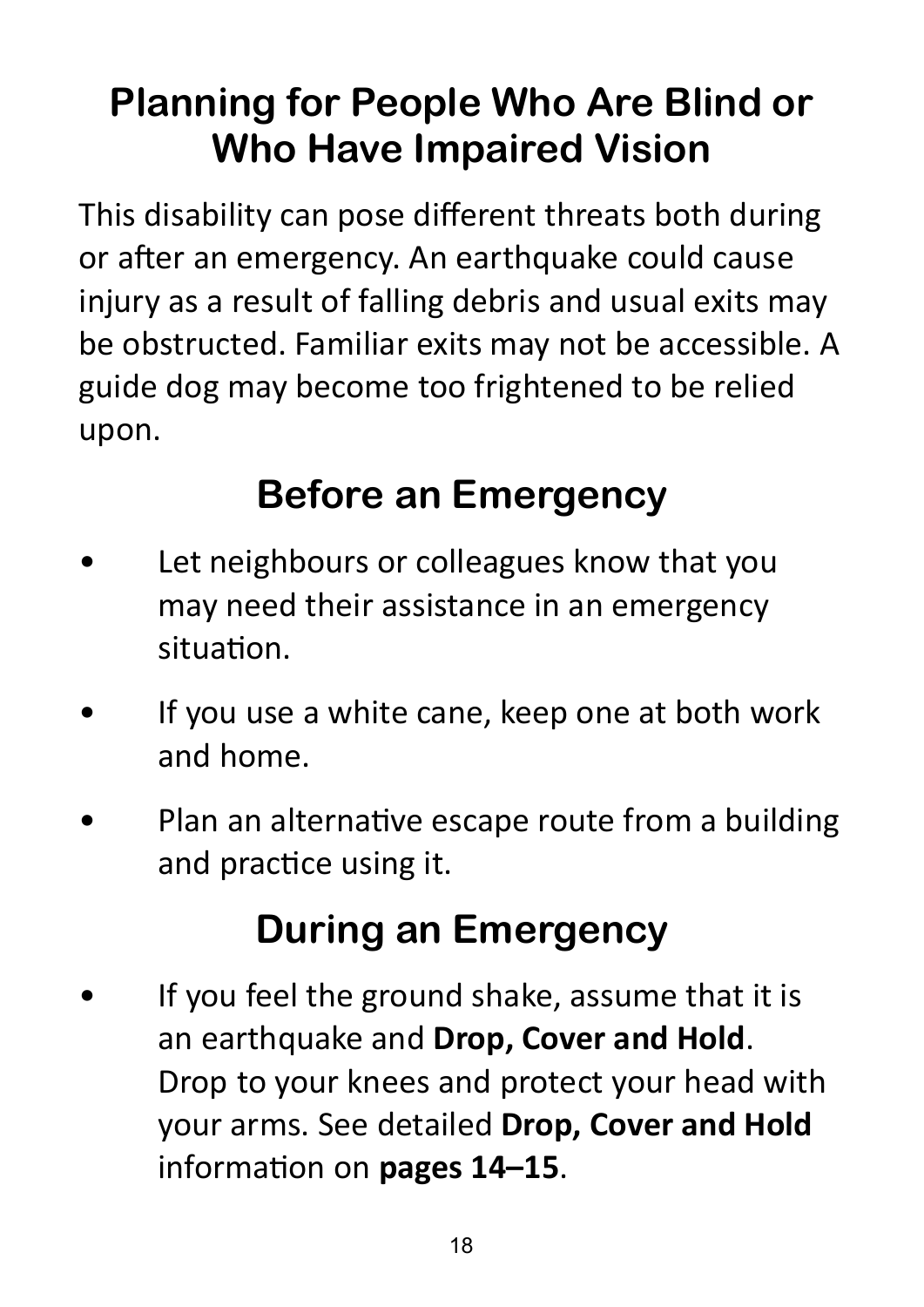## **After an Emergency**

- If you hear objects falling during an earthquake, there will probably be obstructions around you. Ask others for help or proceed carefully to try to leave the building.
- If you are trapped, get the attention of other people by knocking on doors or windows, or banging objects together to make a noise.
- **If the electricity has failed, sighted people may have difficulty finding their way around in the dark. Past experience has shown that people with impaired vision can often assist sighted people in such circumstances.**
- Store protective clothing to wear, such as sturdy shoes with your emergency supplies.

**See "Once the Emergency is Over" on pages 22–23.**

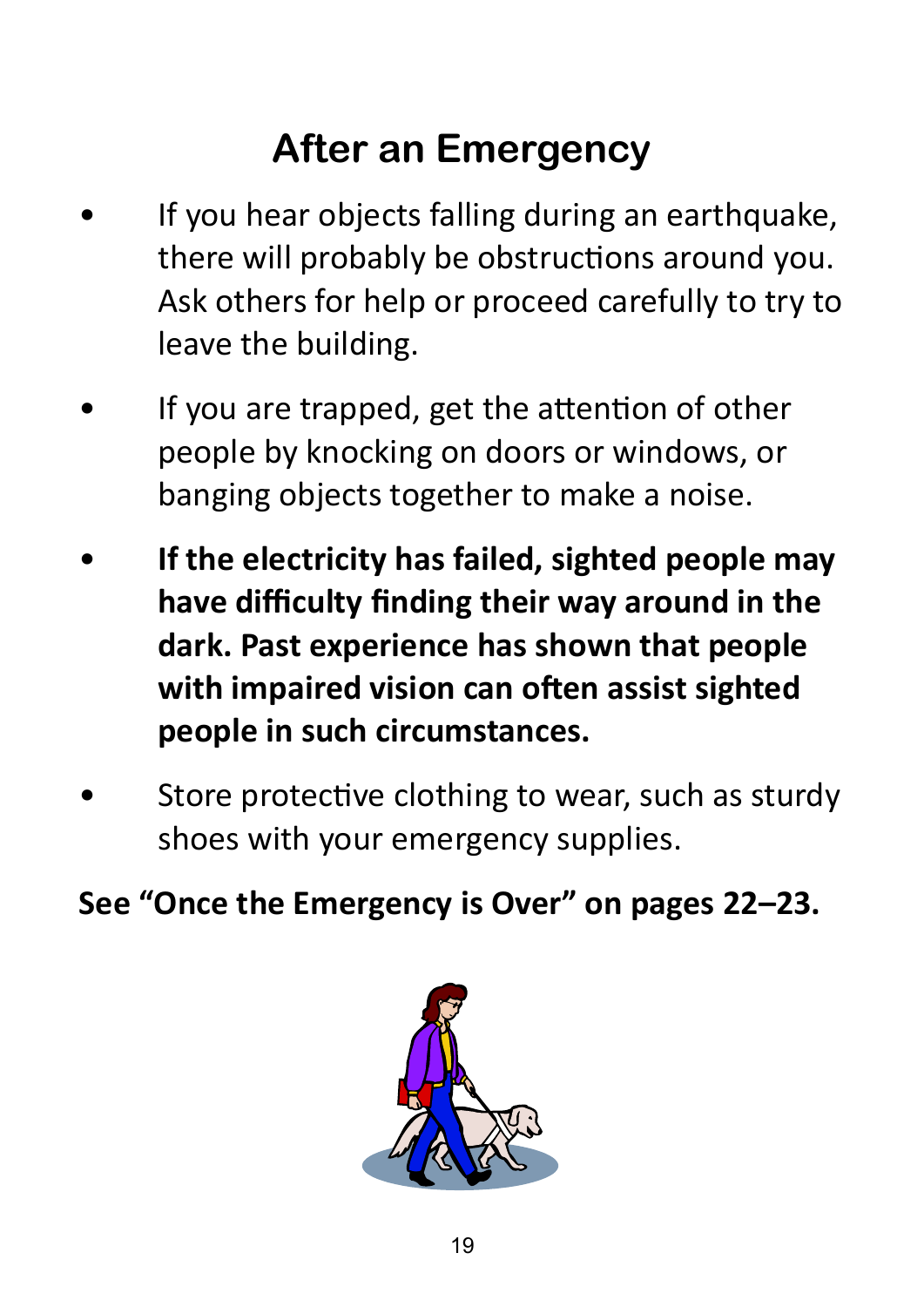# **Pandemic Information**

When a new virus infects many people around the world, it is called a pandemic. This kind of virus can be highly contagious (very easy to catch from another person).

Viruses like this can make a lot of people very sick very quickly. Health authorities sometimes have to take special measures such as closing schools to stop the virus spreading.

During a pandemic, you or your family may be so sick that you need to stay at home for several weeks. Make a plan with family or friends.

- **Who** could help with food and supplies if you and your household (if you live with others) are ill?
- **Make sure** you have your annual **flu jab**.
- If you have **prescription medicines**, renew your prescription well before you run out.



• **Keep a list of telephone numbers** of your doctor and people who live near you in an easyto-find place (like on the fridge door).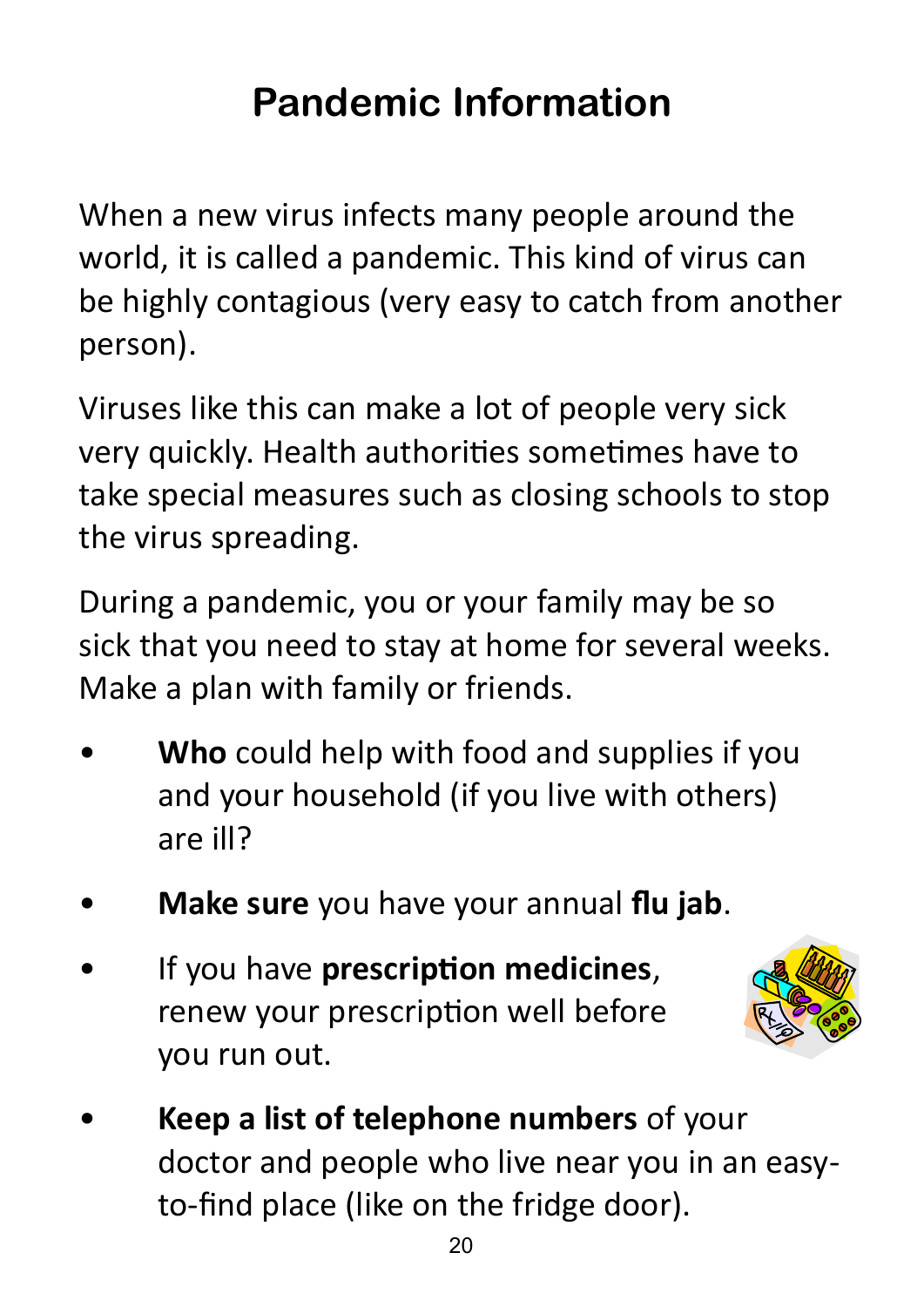#### • **Have emergency supplies** (see **page 8–9**).

- If you feel unwell **stay home**, use tissues and put them straight into a rubbish bag or bin.
- For more information go to the Ministry of Health website **www.moh.govt.nz/pandemicinfluenza**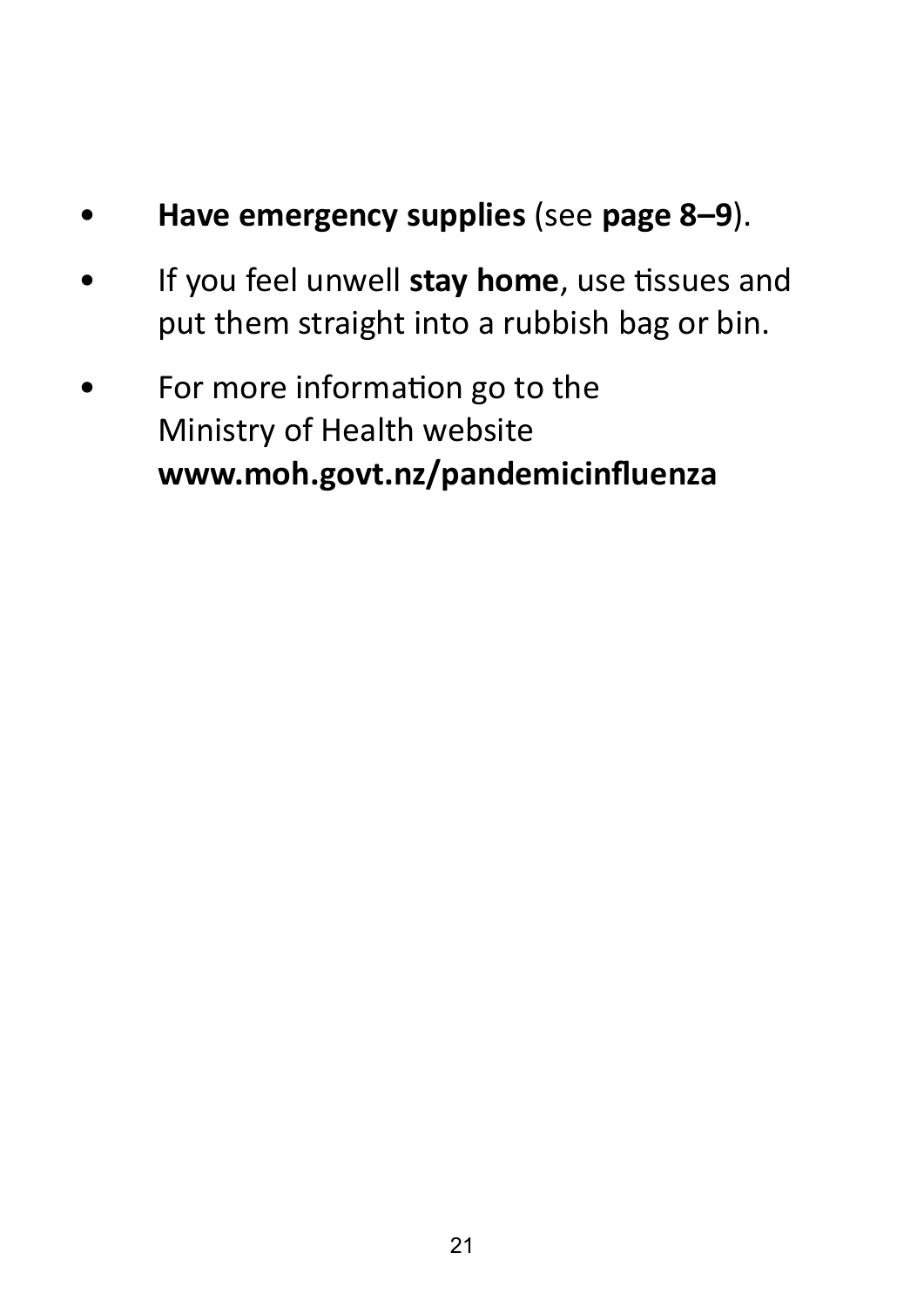## **Once the Emergency is Over**

- **Call 111 only** if you need an ambulance, police or the fire service urgently.
- If you had to leave your home during the emergency, make sure it is safe before you return to it. It may need to be inspected if it has been damaged or exposed to hazardous substances or flood waters.
- Any situations where you are not sure who to call please phone your local city council for help with problems such as flooding, water, sewerage, slips, dangerous buildings or if you need supplies or assistance. The council call centre is set up to manage your call and ensure that appropriate action is taken.
- Be aware that in an emergency there may be a large number of different types of calls. **Please be patient** and understand that calls will be dealt with in order of priority.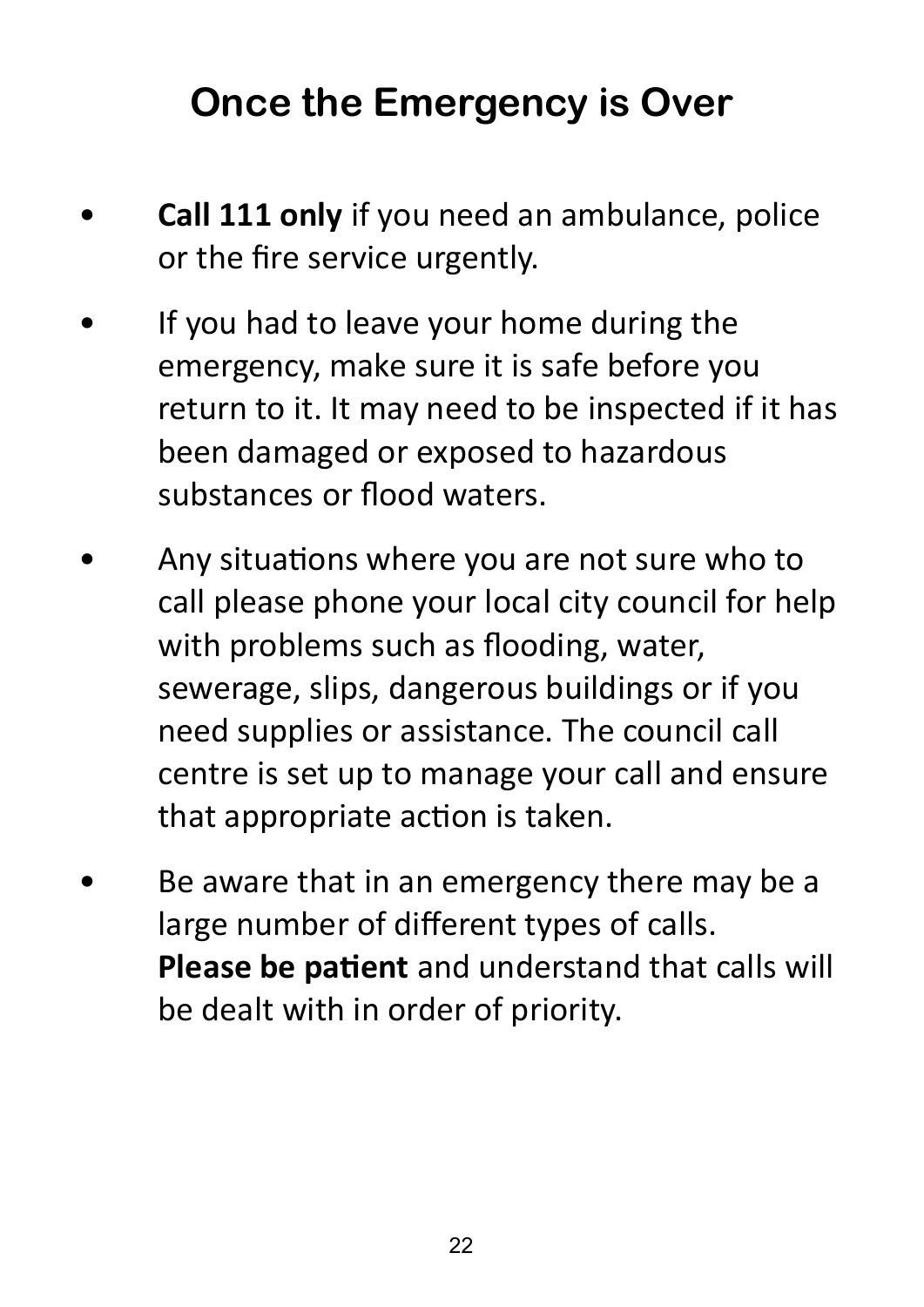- Once you have returned home, check for damaged property and take photos to help with your insurance claim.
- If you feel **anxious or afraid** after the emergency, remember that this is a normal reaction. If you need someone to talk to, and a friend or family member is not around, tell your doctor or District Nurse. They will put you in touch with someone who can help.